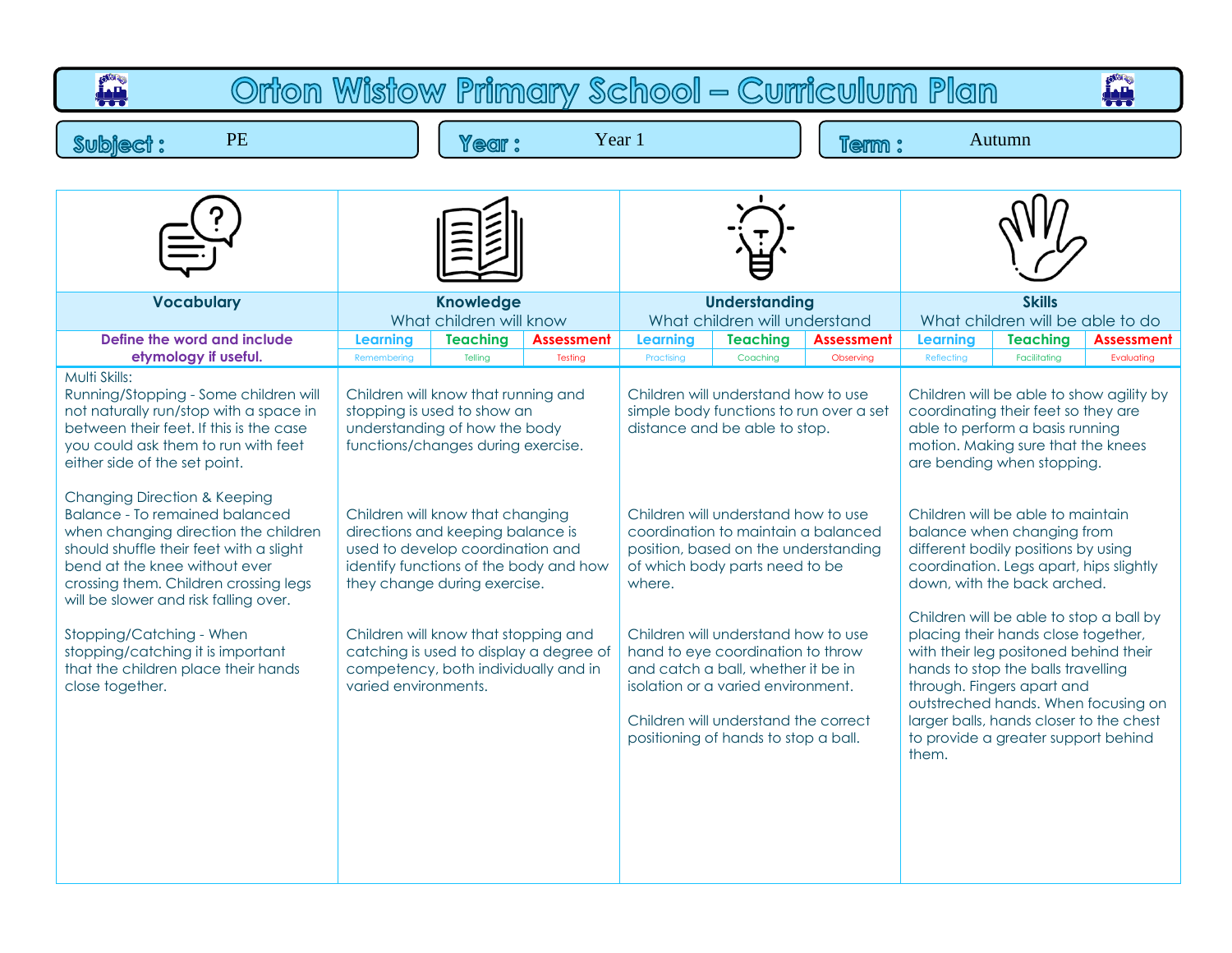OWPS Curriculum 2.0 **Vocabulary Knowledge** What children will know **Understanding** What children will understand **Skills** What children will be able to do **Define the word and include etymology if useful. Learning Teaching Assessment Learning Teaching Assessment Learning Teaching Assessment** Remembering | Telling | Testing | Practising | Coaching | Observing | Reflecting | Facilitating | Evaluating Dance<sup>.</sup> Inside – Is the centre of the space. Outside – This is to the edge of the space. Travel – Move from one place to another whilst moving to the music. Stimulus – Refers to the unerlying inspiration of all of the dance movements within the routine. Canon Timing – Refers to when the children move one after the other. Gesture – A gesture is defined as a movement of a body part to express a theme or opinion. (Without traveling at this stage) Children will know through movement to music and sound, changes of direction, level and speed occurs. Children will know a variety of sequences and creative ways to move to music. Children will know the fundamental movements of the body. (Jog, Sprint, Jump, Hop, Weight on Hands, Balance & Coordination) Children will understand how to travel from one place to another whilst listening to music, using the fundamental movements of the body. Children will understand how to use dance stimulus to explain and display the inspiration of the dance movements within a set routine. Demonstrating the right sequences to match. Children will understand how to use canon timing effectively to show the fundamental movements of the body, understanding the timings of each child's movement. Children will understand how to appropriately use a gesture within a dance sequence, using the correct bodily function and movement. Children will be able to use fundamental body movements, moving from inside to outside of a circle, to the support of music. Children will be able to use upper and lower body functions to change direction and move from one place to another. Children will be able to display inspiration for dance movements within the routine. Children will be able to express a theme or opinion through a gesture using body part movements.

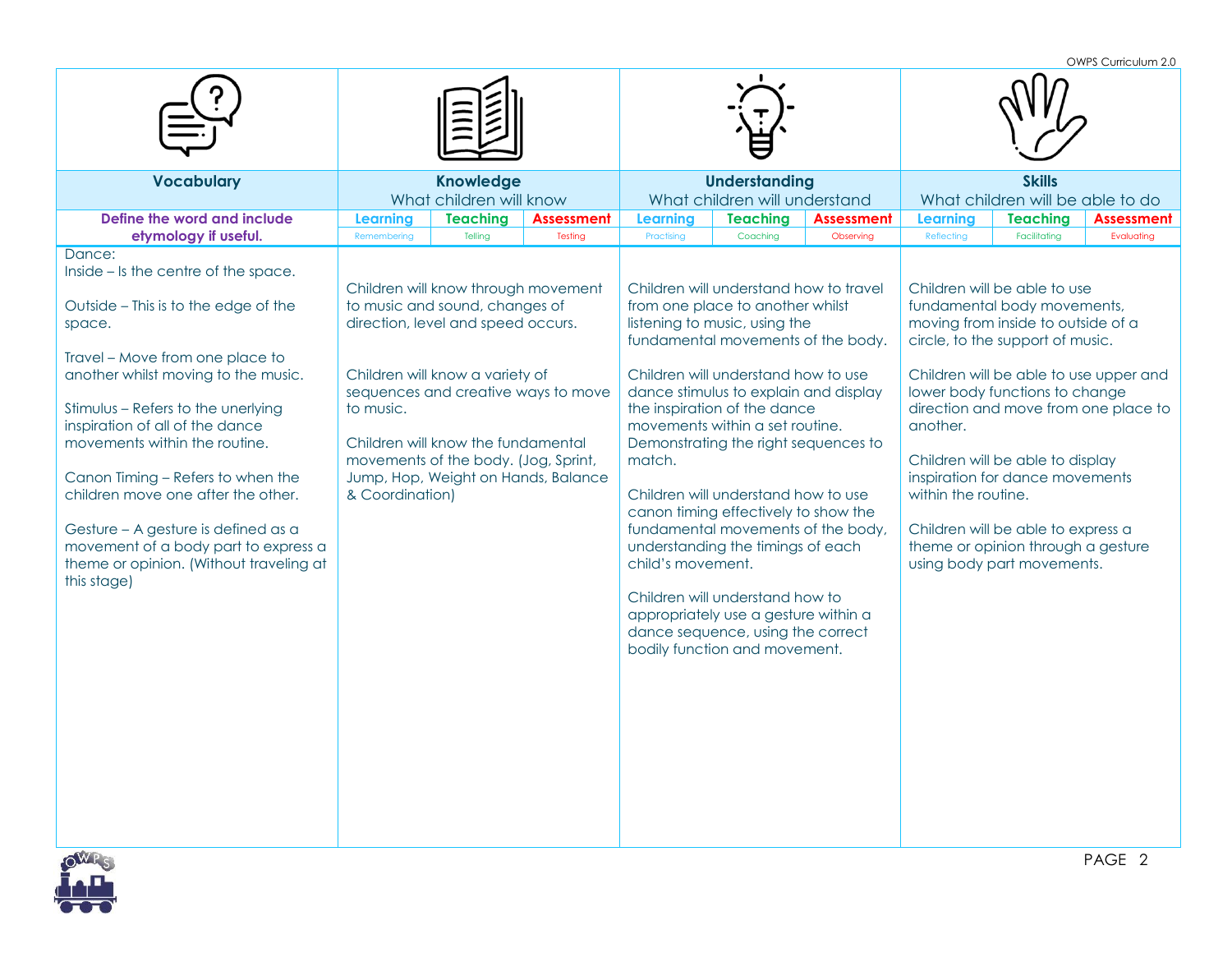|                                                                                                                                                                                                                                                                                                                                                                                                                                      |                                                                 |                                                                                                                                                                                                                                                                                                                                                                                     |                                                                                 |                                                       |                                                                                                                                                                                                                                                                                                                                                                                                                                                                                                                                                                                                                                                         |                                |                                                   |                                                                                                                                                                                                                                                                                                                                                                                                                                                                                                                                                                                                                                                                                                                                                                                                       | OWPS Curriculum 2.0                      |
|--------------------------------------------------------------------------------------------------------------------------------------------------------------------------------------------------------------------------------------------------------------------------------------------------------------------------------------------------------------------------------------------------------------------------------------|-----------------------------------------------------------------|-------------------------------------------------------------------------------------------------------------------------------------------------------------------------------------------------------------------------------------------------------------------------------------------------------------------------------------------------------------------------------------|---------------------------------------------------------------------------------|-------------------------------------------------------|---------------------------------------------------------------------------------------------------------------------------------------------------------------------------------------------------------------------------------------------------------------------------------------------------------------------------------------------------------------------------------------------------------------------------------------------------------------------------------------------------------------------------------------------------------------------------------------------------------------------------------------------------------|--------------------------------|---------------------------------------------------|-------------------------------------------------------------------------------------------------------------------------------------------------------------------------------------------------------------------------------------------------------------------------------------------------------------------------------------------------------------------------------------------------------------------------------------------------------------------------------------------------------------------------------------------------------------------------------------------------------------------------------------------------------------------------------------------------------------------------------------------------------------------------------------------------------|------------------------------------------|
|                                                                                                                                                                                                                                                                                                                                                                                                                                      |                                                                 |                                                                                                                                                                                                                                                                                                                                                                                     |                                                                                 |                                                       |                                                                                                                                                                                                                                                                                                                                                                                                                                                                                                                                                                                                                                                         |                                |                                                   |                                                                                                                                                                                                                                                                                                                                                                                                                                                                                                                                                                                                                                                                                                                                                                                                       |                                          |
| <b>Vocabulary</b>                                                                                                                                                                                                                                                                                                                                                                                                                    |                                                                 | Knowledge<br>What children will know                                                                                                                                                                                                                                                                                                                                                |                                                                                 | <b>Understanding</b><br>What children will understand |                                                                                                                                                                                                                                                                                                                                                                                                                                                                                                                                                                                                                                                         |                                | <b>Skills</b><br>What children will be able to do |                                                                                                                                                                                                                                                                                                                                                                                                                                                                                                                                                                                                                                                                                                                                                                                                       |                                          |
| Define the word and include<br>etymology if useful.                                                                                                                                                                                                                                                                                                                                                                                  | <b>Learning</b><br>Remembering                                  | <b>Teaching</b><br>Telling                                                                                                                                                                                                                                                                                                                                                          | <b>Assessment</b><br>Testing                                                    | <b>Teaching</b><br>Learning<br>Practising<br>Coaching |                                                                                                                                                                                                                                                                                                                                                                                                                                                                                                                                                                                                                                                         | <b>Assessment</b><br>Observing | <b>Learning</b><br>Reflecting                     | <b>Teaching</b><br>Facilitating                                                                                                                                                                                                                                                                                                                                                                                                                                                                                                                                                                                                                                                                                                                                                                       | <b>Assessment</b><br>Evaluating          |
| Football (Team Games):                                                                                                                                                                                                                                                                                                                                                                                                               |                                                                 |                                                                                                                                                                                                                                                                                                                                                                                     |                                                                                 |                                                       |                                                                                                                                                                                                                                                                                                                                                                                                                                                                                                                                                                                                                                                         |                                |                                                   |                                                                                                                                                                                                                                                                                                                                                                                                                                                                                                                                                                                                                                                                                                                                                                                                       |                                          |
| Dribbling - Using body movements to<br>keep a ball in close control, using your<br>feet.<br>Stopping - Using parts of the foot to<br>stop a ball.<br>Passing - Using the foot to move a ball<br>from one person to another.<br>Shooting - Striking a ball at a target,<br>using your feet.<br>Muscle Memory - For children to be<br>able to develop a skill, they must be<br>allowed the opportunity to practice it<br>continuously. | on Hands & Balance)<br>stop/pass the ball.<br>body positioning. | Children will know dribbling is used to<br>display an awareness of the<br>development of the fundamentals of<br>movement (Jog, Jump, Hop, Weight<br>coordinating body movements to<br>to strike a ball correctly. Use of lower<br>Children will know the opportunities to<br>practice something, creating greater<br>understanding of how to perform that<br>technique or movement. | Children will know the development of<br>Children will know the techniques used | ball.<br>way it is used.                              | Children will understand ow to dribble<br>using the correct parts of the foot.<br>Therefore, understanding how to<br>place body parts in the correct<br>position to move successfully with the<br>Children will understand how to<br>stop/pass the ball with the correct<br>areas of the foot. Therefore,<br>understanding that each part has a<br>different effect on the ball and the<br>Children will understand how to<br>coordinate the body to ensure that<br>striking the ball is correct, with using<br>different parts of the foot.<br>Children will understand how to<br>practice a technique to improve and<br>show progression in doing so. |                                | with the ball.                                    | Children will be able to keep the ball<br>in front of them, use the part of the<br>foot just to the outside of the laces<br>different areas of the foot and the<br>impact that has on how they dribble<br>Children will be able to use the inside<br>or the ball of the foot to stop the ball.<br>Children will be able to use the instep<br>of the foot to 'push' the ball. Moving<br>the leg back and then forward to<br>create momentum to do this action.<br>Children will be able to place the ball<br>level with the standing foot and be<br>able to strike the ball with the laces.<br>Keeping the head over the ball to<br>ensure it stays closer to the ground.<br>Children will be able to take part in<br>Multiple attempts at a drill or activity<br>to show progression with that skill. | with lots of light touches. Expanding on |

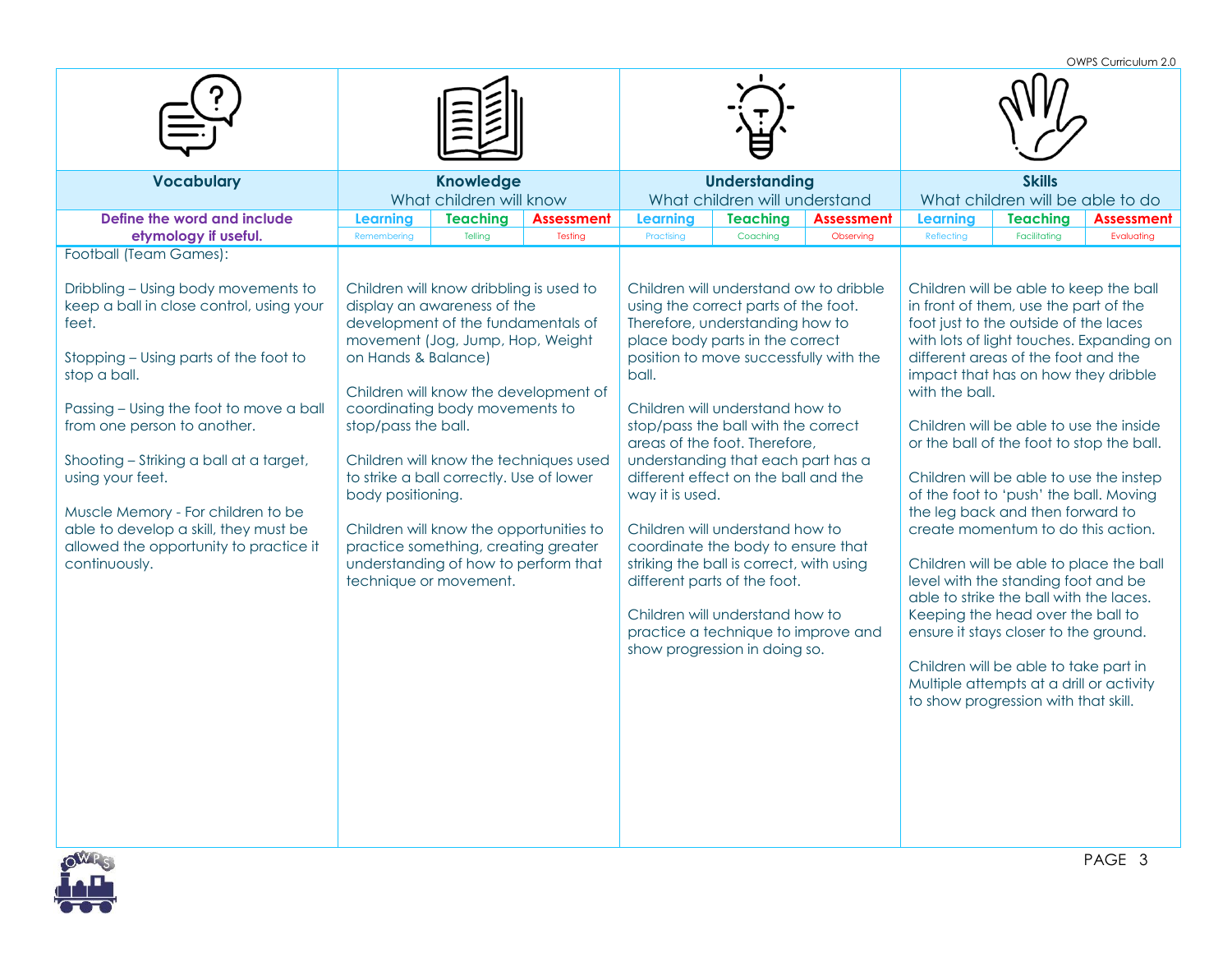OWPS Curriculum 2.0 **Vocabulary Knowledge** What children will know **Understanding** What children will understand **Skills** What children will be able to do **Define the word and include etymology if useful. Learning Teaching Assessment Learning Teaching Assessment Learning Teaching Assessment** Remembering | Telling | Testing | Practising | Coaching | Observing | Reflecting | Facilitating | Evaluating Gymnastics: 1 – 4 Point Balances – Indicates the point of contact with the mat. 3 Point – 2 arms and one leg contact. Patch Balance – Trunk of the floor. Extension – Limbs are as straight as possible. Ways of travelling – Acitivty specififc term for moving. Children will know different gymnastic balances. Children will know that you need to use control in a balance to ensure that the balance is held for a longer period of time. Children will know during performance, you need to change direction, speed and level. Children will know ways of planning, repeating and sequencing of movements. Children will know flexibility is core to showing progression in gymnastics. Through practice and development of different balances and sequences. Children will understand how to use different body changes in exercise to hold different gymnastic balances. Children will understand how to use different body parts to ensure different balances can be held. Children will know how to use change of direction and speed to travel into different sequences. Children will understand that extension needs to be used to create a smooth transition and stronger hold. Children will be able to do 1-4 point balances on mats. Children will be able to do 3 point balances on mats, using their arms and legs. Children will be able to keep all limbs as straight as possible to improve core strength and balance. Children will be able to display movement (Travel) such as a jump or roll. Children will be able to demonstrate fluency from one balance to another. Children will be able to hold themselves in a balance (3-4 seconds) and (5-6 seconds) Children will be able to create routines including balances with control and extensions.

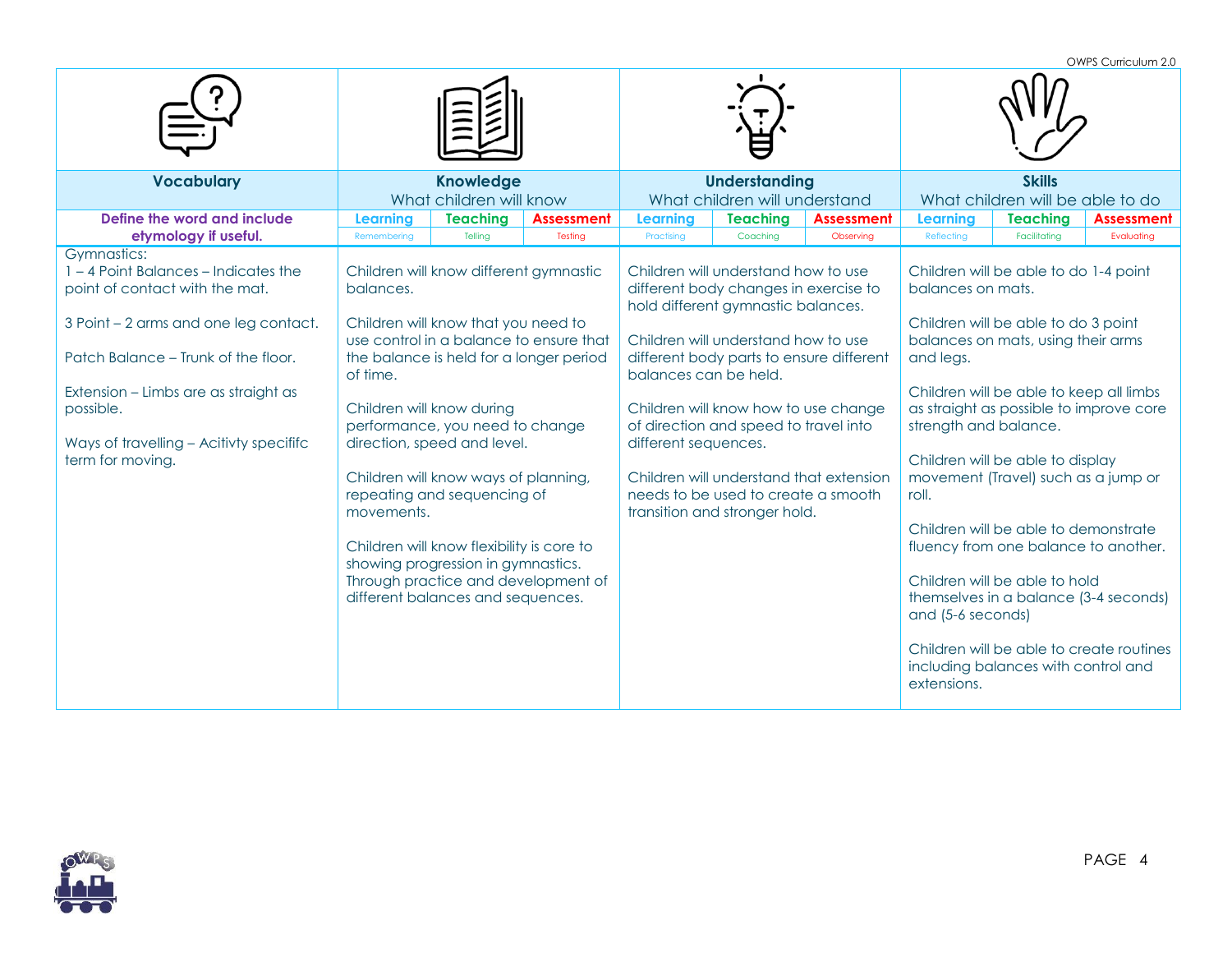| <b>Orton Wistow Primary School - Curriculum Plan</b>                                                                                         |                                             |                                                                                                                                                                                                                                                                                                                                        |            |                                           |                                                                                                                                                                                                                                                                                                                                                                                                                                                                                                                                                                                         |            |                                                |                                                                                                                                                                                                         |                                                                                   |
|----------------------------------------------------------------------------------------------------------------------------------------------|---------------------------------------------|----------------------------------------------------------------------------------------------------------------------------------------------------------------------------------------------------------------------------------------------------------------------------------------------------------------------------------------|------------|-------------------------------------------|-----------------------------------------------------------------------------------------------------------------------------------------------------------------------------------------------------------------------------------------------------------------------------------------------------------------------------------------------------------------------------------------------------------------------------------------------------------------------------------------------------------------------------------------------------------------------------------------|------------|------------------------------------------------|---------------------------------------------------------------------------------------------------------------------------------------------------------------------------------------------------------|-----------------------------------------------------------------------------------|
| Subject:<br>PE                                                                                                                               |                                             | Year:                                                                                                                                                                                                                                                                                                                                  |            | Year 1                                    | Term:<br>Spring                                                                                                                                                                                                                                                                                                                                                                                                                                                                                                                                                                         |            |                                                |                                                                                                                                                                                                         |                                                                                   |
|                                                                                                                                              |                                             |                                                                                                                                                                                                                                                                                                                                        |            |                                           |                                                                                                                                                                                                                                                                                                                                                                                                                                                                                                                                                                                         |            |                                                |                                                                                                                                                                                                         |                                                                                   |
|                                                                                                                                              |                                             |                                                                                                                                                                                                                                                                                                                                        |            |                                           |                                                                                                                                                                                                                                                                                                                                                                                                                                                                                                                                                                                         |            |                                                |                                                                                                                                                                                                         |                                                                                   |
| <b>Vocabulary</b>                                                                                                                            |                                             | Knowledge<br>What children will know                                                                                                                                                                                                                                                                                                   |            |                                           | Understanding<br>What children will understand                                                                                                                                                                                                                                                                                                                                                                                                                                                                                                                                          |            |                                                | <b>Skills</b><br>What children will be able to do                                                                                                                                                       |                                                                                   |
| Define the word and include                                                                                                                  | Learning                                    | <b>Teaching</b>                                                                                                                                                                                                                                                                                                                        | Assessment | Learning                                  | Teaching                                                                                                                                                                                                                                                                                                                                                                                                                                                                                                                                                                                | Assessment | Learning                                       | <b>Teaching</b>                                                                                                                                                                                         | Assessment                                                                        |
| etymology if useful.                                                                                                                         | Remembering                                 | Telling                                                                                                                                                                                                                                                                                                                                | Testing    | Practising                                | Coaching                                                                                                                                                                                                                                                                                                                                                                                                                                                                                                                                                                                | Observing  | Reflecting                                     | Facilitating                                                                                                                                                                                            | Evaluating                                                                        |
| <b>Netball</b><br><b>Ball</b><br>Control<br><b>Balance</b><br>Throw<br>Catch<br>Aim<br>Accuracy<br>Pass<br>Roll<br>Team<br>Teamwork<br>Space | coordination.<br>activities.<br>team games. | Children will know the basic<br>movements including running,<br>jumping, throwing, catching, as well as<br>developing balance, agility and<br>Children will know they need to apply<br>these basic movements in a range of<br>Children will know simple tactics for<br>attacking and defending<br>Children will know to participate in |            | control.<br>a safe way.<br>playing games. | Children will understand different ways<br>to use, move and send the ball.<br>Children will understand how to<br>develop different skills such as sending<br>an object to a target, catching,<br>gathering, rolling and basic ball<br>Children will understand how to react<br>to situations to make it difficult for<br>opponents - Using simple tactics<br>Children will understand how to play in<br>Children will understand how to show<br>good awareness of others when<br>Children will understand how to<br>perform a range of actions while<br>keeping the ball under control. |            | ball.<br>against others.<br>ways to win games. | Children will be able to show control<br>and accuracy when rolling a ball.<br>Children will be able to throw a ball.<br>Children will be able to play in games<br>Children will be able to try and find | Children will be able to move with the<br>Children will be able to bounce a ball. |

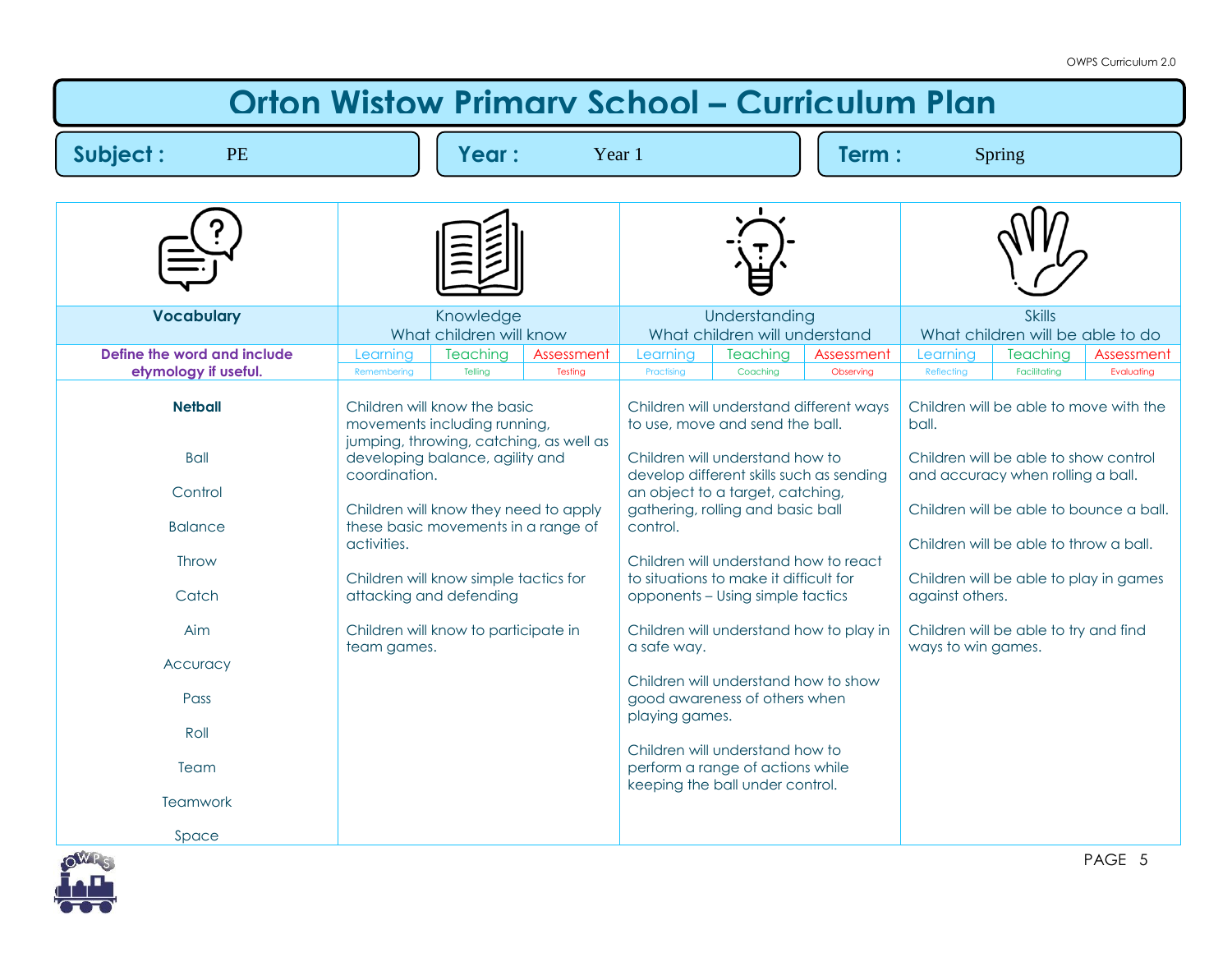| <b>Dodgeball</b><br>Throw | Children will know the basic<br>movements including running,<br>jumping, throwing, catching, as well as<br>developing balance, agility and | Children will understand how to<br>develop catching and striking skills.<br>Children will understand how to move  | Children will be able to move in<br>different ways, changing speed and<br>direction.                                                                 |
|---------------------------|--------------------------------------------------------------------------------------------------------------------------------------------|-------------------------------------------------------------------------------------------------------------------|------------------------------------------------------------------------------------------------------------------------------------------------------|
| Catch<br>Dodge<br>React   | coordination.<br>Children will know they need to apply<br>these basic movements in a range of<br>activities.                               | a ball in different ways.<br>Children will understand how to pass,<br>send and pass a ball with some<br>accuracy. | Children will be able to practise<br>throwing using underarm technique.<br>Children will be able to practice<br>throwing using an overarm technique. |
| Pass<br>Roll              | Children will know simple tactics for<br>attacking and defending<br>Children will know to participate in                                   | Children will understand how to<br>develop ball handling skills.<br>Children will understand how to               | Children will be able to send a ball at<br>different speeds.<br>Children will be able to catch a ball.                                               |
| Target<br>Control         | team games.                                                                                                                                | develop decision making skills.<br>Children will understand how to<br>develop fundamental movement skills.        | Children will be able to participate in<br>dodgeball games.                                                                                          |
| Aim<br>Teamwork           |                                                                                                                                            | Children will understand how to<br>employ simple tactics in competitive<br>games.                                 |                                                                                                                                                      |
| Speeds                    |                                                                                                                                            |                                                                                                                   |                                                                                                                                                      |
|                           |                                                                                                                                            |                                                                                                                   |                                                                                                                                                      |
|                           |                                                                                                                                            |                                                                                                                   |                                                                                                                                                      |
|                           |                                                                                                                                            |                                                                                                                   |                                                                                                                                                      |

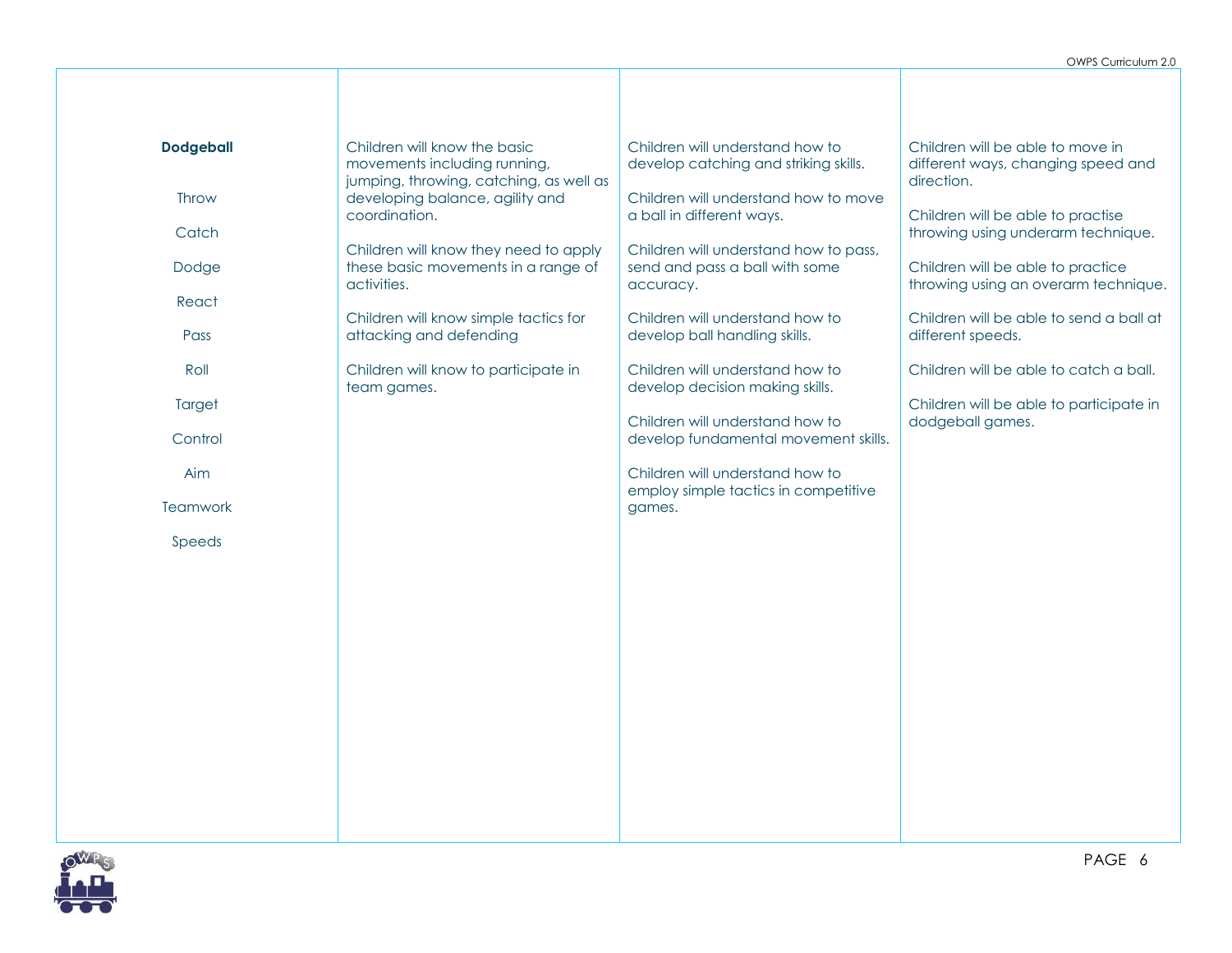| <b>Tag Rugby</b><br><b>Belts</b><br>Target<br>Catch<br>Space<br>Attack<br>Defend<br>Try<br>Tag | Children will know the basic<br>movements including running,<br>jumping, throwing, catching, as well as<br>developing balance, agility and<br>coordination.<br>Children will know they need to apply<br>these basic movements in a range of<br>activities.<br>Children will know simple tactics for<br>attacking and defending<br>Children will know to participate in<br>team games. | Children will understand how to<br>develop control and accuracy when<br>throwing and catching a rugby ball.<br>Children will understand how to<br>improve movement skills whilst moving<br>with the ball in two hands, progressing<br>to beat a defender.<br>Children will understand how to tag<br>and begin tagging players in game<br>situations.<br>Children will understand and develop<br>correct techniques of passing the ball.<br>Children will have an understanding of<br>tag rugby and participate in small<br>games.<br>Children will understand how to use<br>simple tactics in game situations, such<br>as deciding when to pass and when to<br>run.<br>Children will understand who the<br>attackers and who the defenders are. | Children will be able to hold and<br>move with a rugby ball.<br>Children will be able to pass the ball<br>pointing at the nose of the ball.<br>Children will be able to pass<br>accurately to a partner.<br>Children will be able to run with the<br>ball.<br>Children will be able to play tag<br>games.<br>Children will be able to try to score<br>goals by getting past opponents. |
|------------------------------------------------------------------------------------------------|---------------------------------------------------------------------------------------------------------------------------------------------------------------------------------------------------------------------------------------------------------------------------------------------------------------------------------------------------------------------------------------|-------------------------------------------------------------------------------------------------------------------------------------------------------------------------------------------------------------------------------------------------------------------------------------------------------------------------------------------------------------------------------------------------------------------------------------------------------------------------------------------------------------------------------------------------------------------------------------------------------------------------------------------------------------------------------------------------------------------------------------------------|----------------------------------------------------------------------------------------------------------------------------------------------------------------------------------------------------------------------------------------------------------------------------------------------------------------------------------------------------------------------------------------|

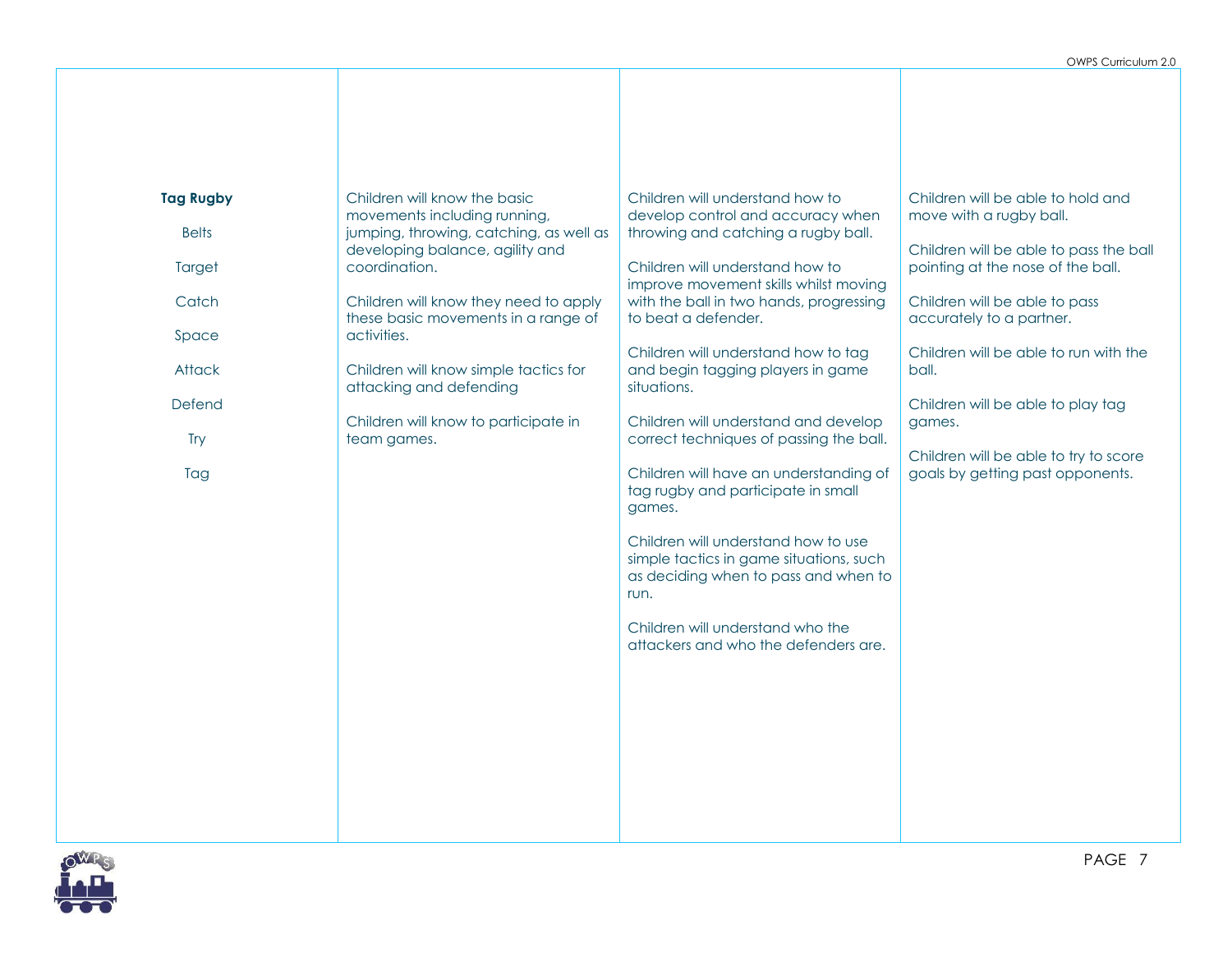| <b>Orienteering</b><br>Teamwork<br>Together<br>Compass<br>Map<br>Route<br><b>Directions</b><br>Safety<br>Problem solving<br>Challenge | Children will know the basic<br>movements including running,<br>jumping, throwing, catching, as well as<br>developing balance, agility and<br>coordination.<br>Children will know they need to apply<br>these basic movements in a range of<br>activities.<br>Children will know to participate in<br>team games. | Children will understand how to move<br>in different directions and a variety of<br>different ways.<br>Children will understand some basic<br>features on a map to select and plan<br>a route.<br>Children will understand the<br>competitive side of orienteering and<br>take part in a picture orienteering<br>event, following rules and playing<br>fairly.<br>Children will begin to understand how<br>to solve problems and problem solve<br>with others.<br>Children will understand what a<br>compass is used for and be able to<br>use the direction points.<br>Children will understand safety rules<br>and procedures for taking part in<br>orienteering events.<br>Children will understand how to<br>participate in competition with others,<br>completing a simple orienteering<br>event. | Children will be able to move in<br>different ways.<br>Children will be able to work with<br>others.<br>Children will be able to use a basic<br>map.<br>Children will be able to plan a route<br>on a map.<br>Children will be able to solve problems<br>on their own and with others.<br>Children will be able to participate in<br>an orienteering event. |
|---------------------------------------------------------------------------------------------------------------------------------------|-------------------------------------------------------------------------------------------------------------------------------------------------------------------------------------------------------------------------------------------------------------------------------------------------------------------|--------------------------------------------------------------------------------------------------------------------------------------------------------------------------------------------------------------------------------------------------------------------------------------------------------------------------------------------------------------------------------------------------------------------------------------------------------------------------------------------------------------------------------------------------------------------------------------------------------------------------------------------------------------------------------------------------------------------------------------------------------------------------------------------------------|-------------------------------------------------------------------------------------------------------------------------------------------------------------------------------------------------------------------------------------------------------------------------------------------------------------------------------------------------------------|
|                                                                                                                                       |                                                                                                                                                                                                                                                                                                                   |                                                                                                                                                                                                                                                                                                                                                                                                                                                                                                                                                                                                                                                                                                                                                                                                        |                                                                                                                                                                                                                                                                                                                                                             |

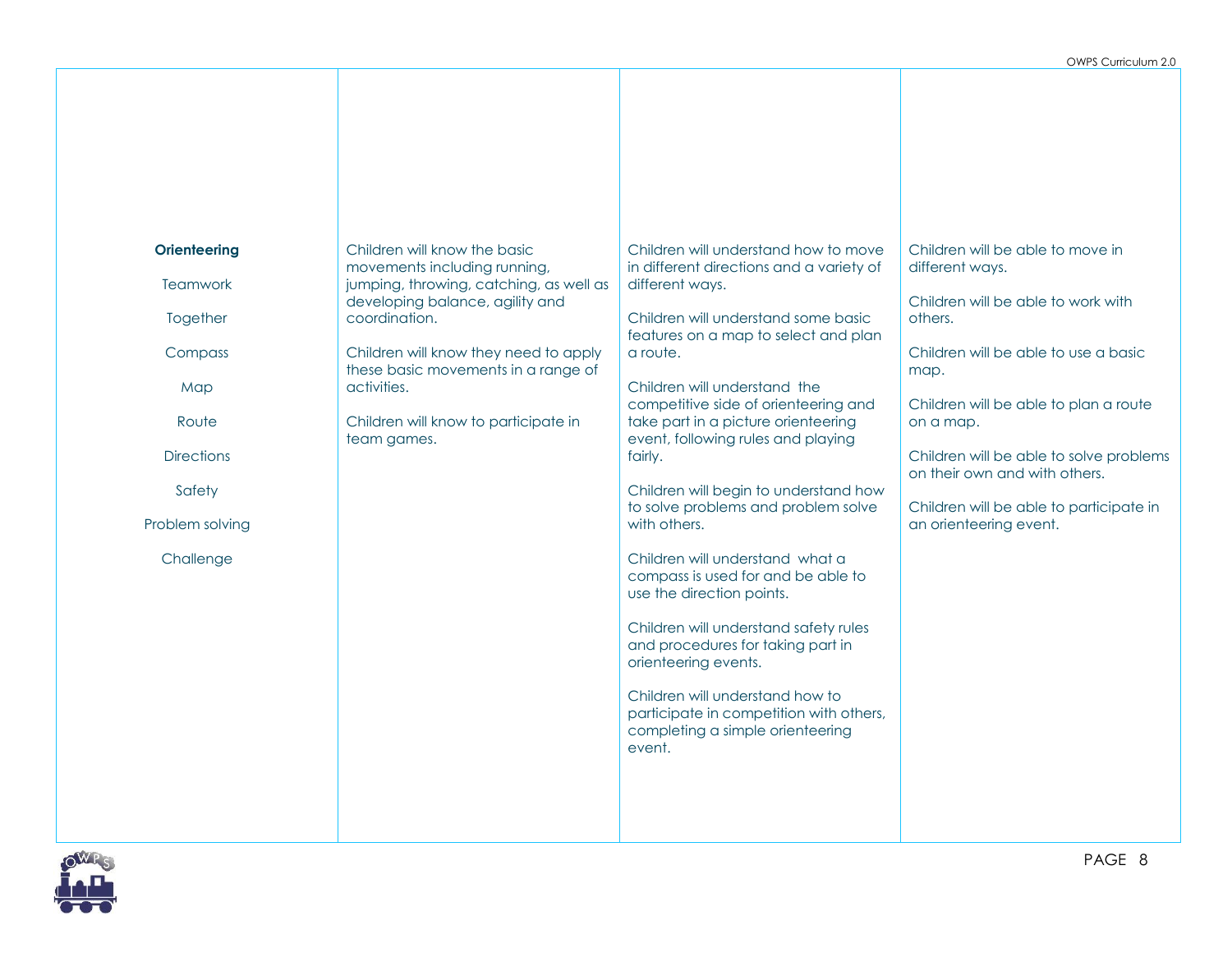|  | <b>UTTLO CONTOURNER</b> |
|--|-------------------------|
|  |                         |
|  |                         |
|  |                         |
|  |                         |
|  |                         |
|  |                         |

| a <sup>gga</sup> g<br>195<br>Orton Wistow Primary School - Curriculum Plan                                                                                                                                                                                                                                                                                                                  |                                                                                                                                                                                                                                                                                                                                                                |                                      |                                                                                                                                                                                                                                                                                                                                                                             |                                                       |                                    |                                                                                                                                                                                                                                                                           |                                          |                                 |
|---------------------------------------------------------------------------------------------------------------------------------------------------------------------------------------------------------------------------------------------------------------------------------------------------------------------------------------------------------------------------------------------|----------------------------------------------------------------------------------------------------------------------------------------------------------------------------------------------------------------------------------------------------------------------------------------------------------------------------------------------------------------|--------------------------------------|-----------------------------------------------------------------------------------------------------------------------------------------------------------------------------------------------------------------------------------------------------------------------------------------------------------------------------------------------------------------------------|-------------------------------------------------------|------------------------------------|---------------------------------------------------------------------------------------------------------------------------------------------------------------------------------------------------------------------------------------------------------------------------|------------------------------------------|---------------------------------|
| <b>PE</b><br><b>Subject:</b>                                                                                                                                                                                                                                                                                                                                                                | Year:                                                                                                                                                                                                                                                                                                                                                          | Year 1                               |                                                                                                                                                                                                                                                                                                                                                                             |                                                       | <b>Term :</b>                      |                                                                                                                                                                                                                                                                           | Summer                                   |                                 |
|                                                                                                                                                                                                                                                                                                                                                                                             |                                                                                                                                                                                                                                                                                                                                                                |                                      |                                                                                                                                                                                                                                                                                                                                                                             |                                                       |                                    |                                                                                                                                                                                                                                                                           |                                          |                                 |
| <b>Vocabulary</b>                                                                                                                                                                                                                                                                                                                                                                           | <b>Knowledge</b><br>What children will know                                                                                                                                                                                                                                                                                                                    |                                      |                                                                                                                                                                                                                                                                                                                                                                             | <b>Understanding</b><br>What children will understand |                                    | <b>Skills</b><br>What children will be able to do                                                                                                                                                                                                                         |                                          |                                 |
| Define the word and include<br>etymology if useful.                                                                                                                                                                                                                                                                                                                                         | Learning<br><b>Teaching</b><br>Tellina<br>Remembering                                                                                                                                                                                                                                                                                                          | <b>Assessment</b><br>Testing         | Learning<br>Practising                                                                                                                                                                                                                                                                                                                                                      | <b>Teaching</b><br>Coaching                           | <b>Assessment</b><br>Observing     | Learning<br>Reflecting                                                                                                                                                                                                                                                    | <b>Teaching</b><br>Facilitating          | <b>Assessment</b><br>Evaluating |
| Introduction to athletic skills:<br>Sprinting - Slice through the air with<br>hands. Move the arms 'hip to zip, not<br>across the lips' Keep head always<br>facing forward.<br>The start – Positioned with bent knees<br>and arms ready. Bent back, ready to<br>push off the ground.<br>Standing Jump - Place both feet<br>parallel, slightly bent knees, swinging<br>arms, facing forward. | Children will know sprinting is used to<br>help develop the fundamentals of<br>movement.<br>Children will know how the body<br>functions and changes during<br>exercise.<br>Children will know how to achieve<br>success in a competitive environment.<br>Children will know that the starting<br>position is used to create greater<br>momentum when running. | performance.<br>generate more speed. | Children will understand how they can<br>use their body to maximise<br>Children will understand that<br>transferring your weight from back to<br>front will generate more power.<br>Children will understand that landing<br>with your knees bent minimises the risk<br>of injury and takes away any<br>damaging impact to the joints.<br>Children will understand that the | correct technique needs to be used to                 | two different options.<br>improve. | Children will be able to follow<br>instructions and be able to select the<br>correct teaching point when given<br>techniques and teaching points to<br>ensure they run at their top speed.<br>Children will be able to watch others<br>and suggest ways in which they can | Children will be able to use the correct |                                 |

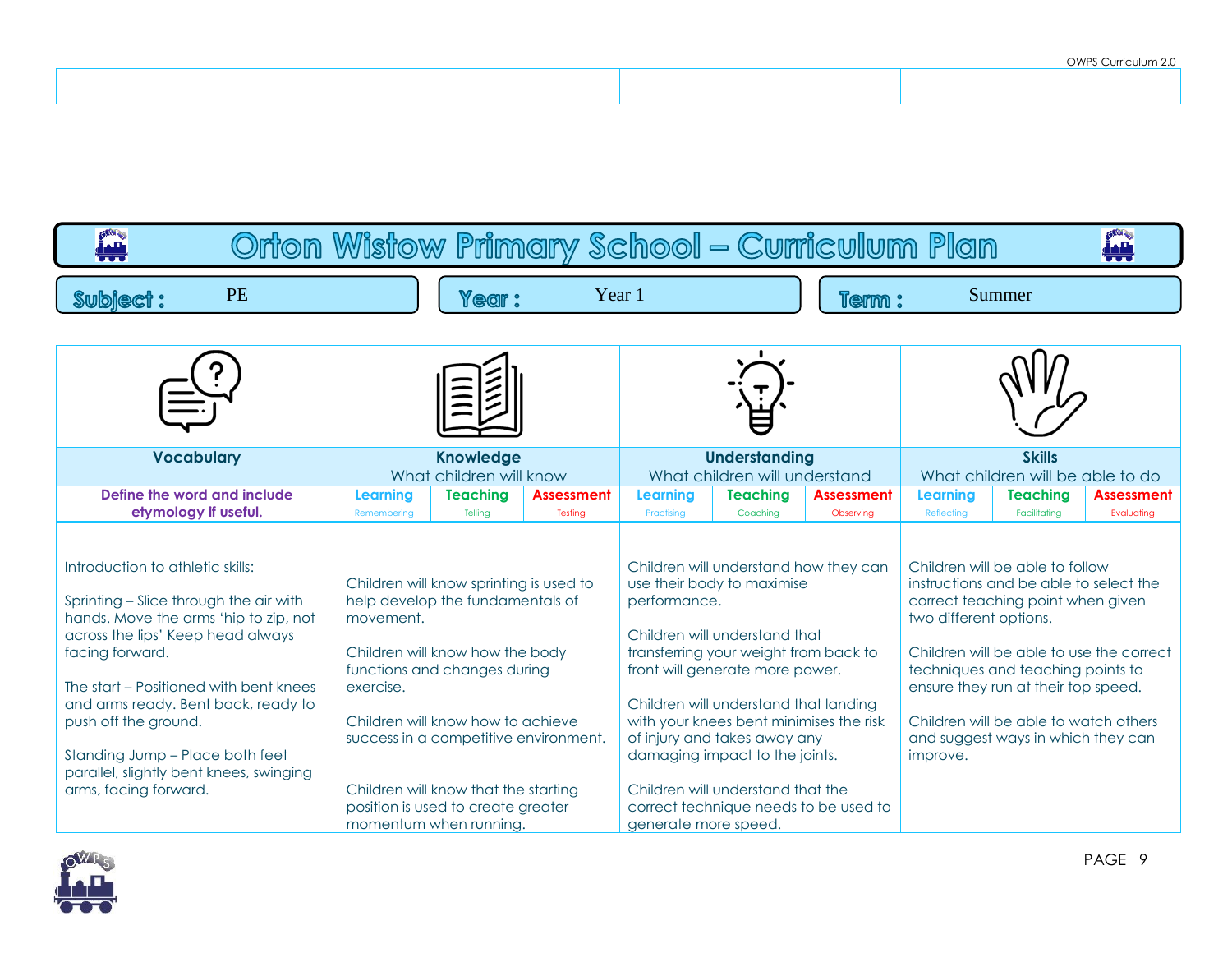OWPS Curriculum 2.0

| <b>Vocabulary</b>                                                                                                                                                                                                                                                                                                                                                                                                                                                                                                                                                                                                                                                                                                                                                                                                                                               | <b>Knowledge</b><br>What children will know                                                                                                                                                                                                                                                                                                                                                                                                     |                              | <b>Understanding</b><br>What children will understand                                |                                                                                                                                                                                                                                                                                                        |                                                                          | <b>Skills</b><br>What children will be able to do                        |                                                                                                                                                                                                                                                                                                                                                                                 |                                 |
|-----------------------------------------------------------------------------------------------------------------------------------------------------------------------------------------------------------------------------------------------------------------------------------------------------------------------------------------------------------------------------------------------------------------------------------------------------------------------------------------------------------------------------------------------------------------------------------------------------------------------------------------------------------------------------------------------------------------------------------------------------------------------------------------------------------------------------------------------------------------|-------------------------------------------------------------------------------------------------------------------------------------------------------------------------------------------------------------------------------------------------------------------------------------------------------------------------------------------------------------------------------------------------------------------------------------------------|------------------------------|--------------------------------------------------------------------------------------|--------------------------------------------------------------------------------------------------------------------------------------------------------------------------------------------------------------------------------------------------------------------------------------------------------|--------------------------------------------------------------------------|--------------------------------------------------------------------------|---------------------------------------------------------------------------------------------------------------------------------------------------------------------------------------------------------------------------------------------------------------------------------------------------------------------------------------------------------------------------------|---------------------------------|
| Define the word and include<br>etymology if useful.<br>The landing - When landing, must be<br>with bent knees landing. This minimises<br>the impact.<br>Throwing over distance - Stand side on<br>before throwing. If they throw with their<br>right hand, their left foot should be the<br>furthest forward. The throwing hand will<br>stay high throughout. Elbow bent and<br>thrown at a 45 degrees.<br>Power - Produce more power standing<br>side on. Transferring weight from back<br>foot to front<br><b>Striking and Fielding:</b><br>Rolling/throwing to a target - Point<br>fingers at target, moving arm in a<br>steady motion.<br>Stopping the ball - Place hands close<br>together, fingers apart and<br>outstretched, soft hands.<br>Striking - Stand side on, swing bat in a<br>motion which is parallel to the floor.<br>Keep eyes on the ball. | <b>Teaching</b><br><b>Learning</b><br>Remembering<br>Telling<br>Children will know throwing and<br>catching displays a degree of<br>competency, in isolation and in a<br>varied environment.<br>Children will know the fundamentals of<br>movement to achieve success in<br>competitive environments, individually<br>and as a team.<br>Children will know how to participate<br>displaying respect, fair play and<br>working well with others. | <b>Assessment</b><br>Testing | <b>Learning</b><br>Practising<br>the knee.<br>stopping a ball.<br>striking the ball. | <b>Teaching</b><br>Coaching<br>Children will understand that when<br>throwing for accuracy it is best to<br>throw underarm, with a slight bend in<br>Children will understand that placing<br>your hands close together, means<br>there is less room for error when<br>coordination is being used when | <b>Assessment</b><br>Observing<br>Children will understand that hand eye | <b>Learning</b><br>Reflecting<br>than one option.<br>points.<br>improve. | <b>Teaching</b><br>Facilitating<br>Children will be able to follow<br>instructions and select the correct<br>teaching points when given more<br>Children will be able to strike the ball<br>with consistency using the teaching<br>Children will be able to develop ability<br>to analyse performance.<br>Children will be able to watch others<br>and suggest ways for them to | <b>Assessment</b><br>Evaluating |

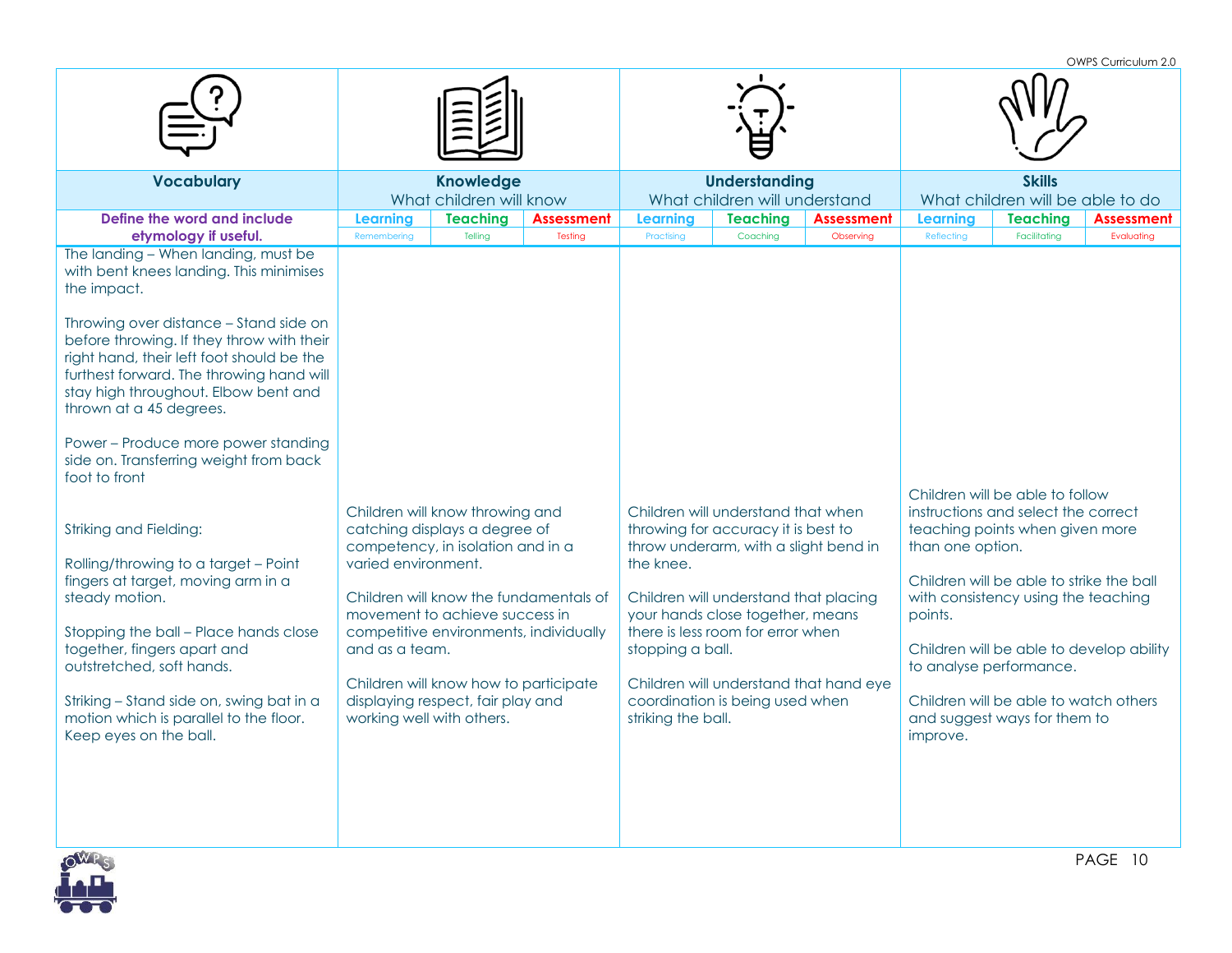OWPS Curriculum 2.0

| <b>Vocabulary</b>                                                                                                                                                                                                                                                                                                                                                                                        | <b>Knowledge</b><br>What children will know                                                                                                                                                                                                                                                                                                                      | <b>Understanding</b><br>What children will understand                                                                                                                                                                                                                                                                                                                       | <b>Skills</b><br>What children will be able to do                                                                                                                                                                                                                                                                                                                                                                           |  |  |
|----------------------------------------------------------------------------------------------------------------------------------------------------------------------------------------------------------------------------------------------------------------------------------------------------------------------------------------------------------------------------------------------------------|------------------------------------------------------------------------------------------------------------------------------------------------------------------------------------------------------------------------------------------------------------------------------------------------------------------------------------------------------------------|-----------------------------------------------------------------------------------------------------------------------------------------------------------------------------------------------------------------------------------------------------------------------------------------------------------------------------------------------------------------------------|-----------------------------------------------------------------------------------------------------------------------------------------------------------------------------------------------------------------------------------------------------------------------------------------------------------------------------------------------------------------------------------------------------------------------------|--|--|
| Define the word and include<br>etymology if useful.                                                                                                                                                                                                                                                                                                                                                      | <b>Teaching</b><br><b>Learning</b><br><b>Assessment</b><br>Telling<br>Remembering<br>Testing                                                                                                                                                                                                                                                                     | <b>Teaching</b><br><b>Assessment</b><br><b>Learning</b><br>Practising<br>Coaching<br>Observing                                                                                                                                                                                                                                                                              | <b>Teaching</b><br><b>Assessment</b><br><b>Learning</b><br>Reflecting<br>Facilitating<br>Evaluating                                                                                                                                                                                                                                                                                                                         |  |  |
| OAA:<br>The Key - This is the small box in the<br>corner of the map containing symbols.<br>Start and Finish - The triangle marks<br>where a child should start and the two<br>circles (one inside the other) marks<br>where the children should finish.<br>Thumbing the map - Placing thumb on<br>the map so it is facing the same way.<br>Compass - Make sure that the<br>compass is flat at all times. | Children will know how to repeat and<br>perform sequences of movements.<br>Children will know how to use the<br>fundamentals of movement to<br>achieve success in competitive<br>environments, individually and as a<br>team.<br>Children will know that when<br>participating there needs to be<br>respect, fair play and working well with<br>other displayed. | Children will understand that the key<br>will help them find where they are on<br>the map.<br>Children will understand that the start<br>and finish symbols, allows them to<br>visually see where they need to go<br>and ultimately finish, giving them clear<br>direction.<br>Children will understand that using<br>your thumb will allow you to face the<br>correct way. | Children will be able to list the different<br>points on a compass.<br>Children will be able to describe what<br>a 'key' is on a map.<br>Children will be able to use the key to<br>help them find where they are on a<br>map.<br>Children will be able to move their<br>thumb and map to display where they<br>are.<br>Children will be able to read a map<br>and place their thumb in the correct<br>place with guidance. |  |  |